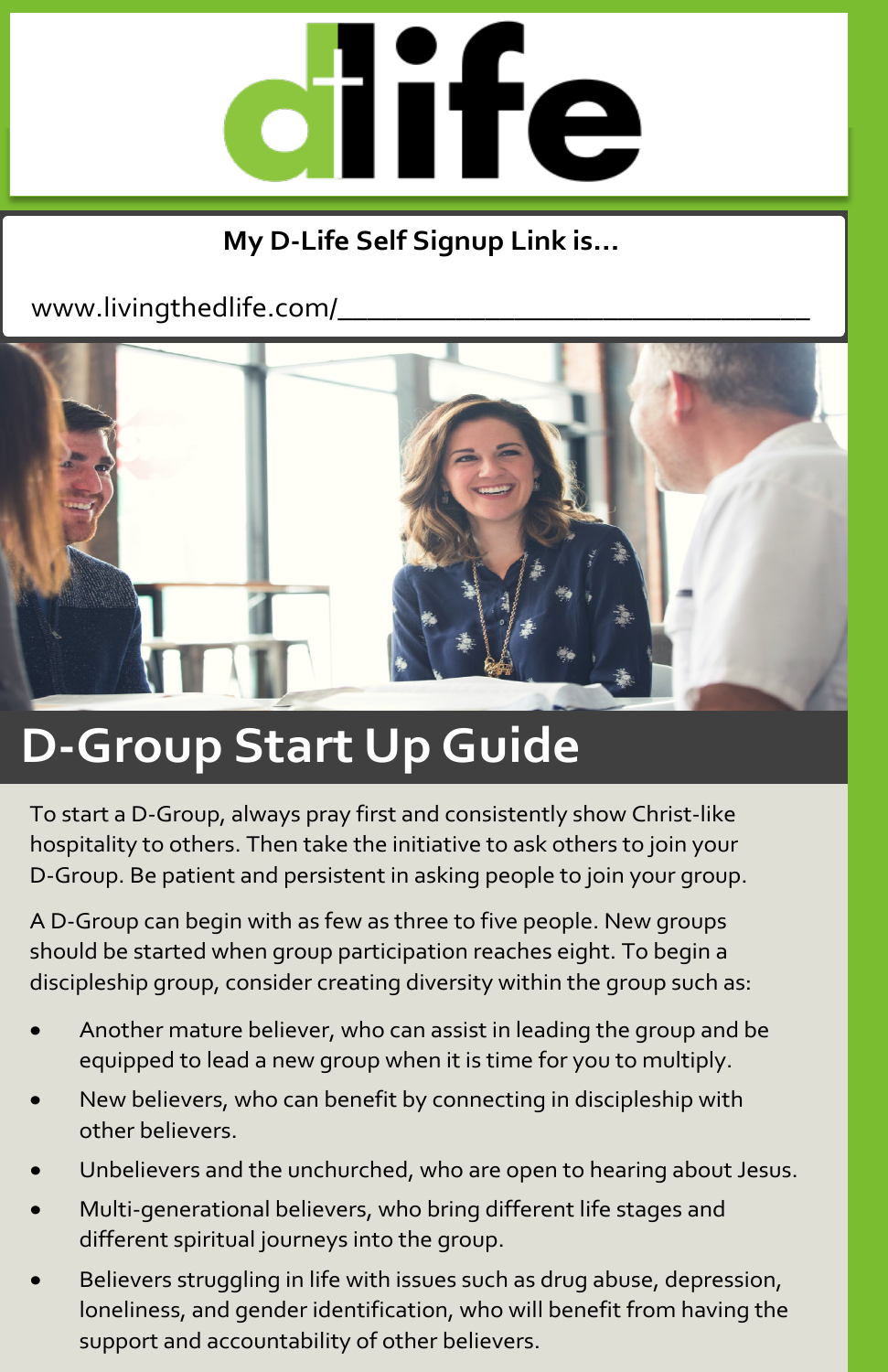# **The SPACE Bible Study Method**

## **Daily Bible Reading**

In D-Life, the Bible is our only textbook and a major goal of D-Life is to lead others to develop a lifelong habit of daily Bible reading. This alone is life changing. Our goal is to read one chapter from the Bible five days a week.

### **Personal Note Keeping**

When God speaks to your heart, you want to write it down. Every day we want to make SPACE in our hearts for God's Word by writing down one personal application point from our daily Bible reading assignments. We make SPACE by asking five simple questions as we read each chapter.

### **In Your Daily Bible Reading, Look For A…**

**S**in to confess? **P**romise to claim? **A**ttitude to change? **C**ommand to obey? **E**xample to follow?

### **Ask God To Give You A Personal Word**

In each chapter, you will find an answer to at least one of these questions. As you ask these questions, let God show you a personal point of application. Let the Holy Spirit speak to your heart. Make your daily time alone with God a major priority in your life.



## **2 Accountability Questions**

To help those in your group develop the discipline of daily Bible reading, ask these two weekly accountability questions…

- Did everyone do your daily Bible reading assignments?
- What are some of the application points that you found?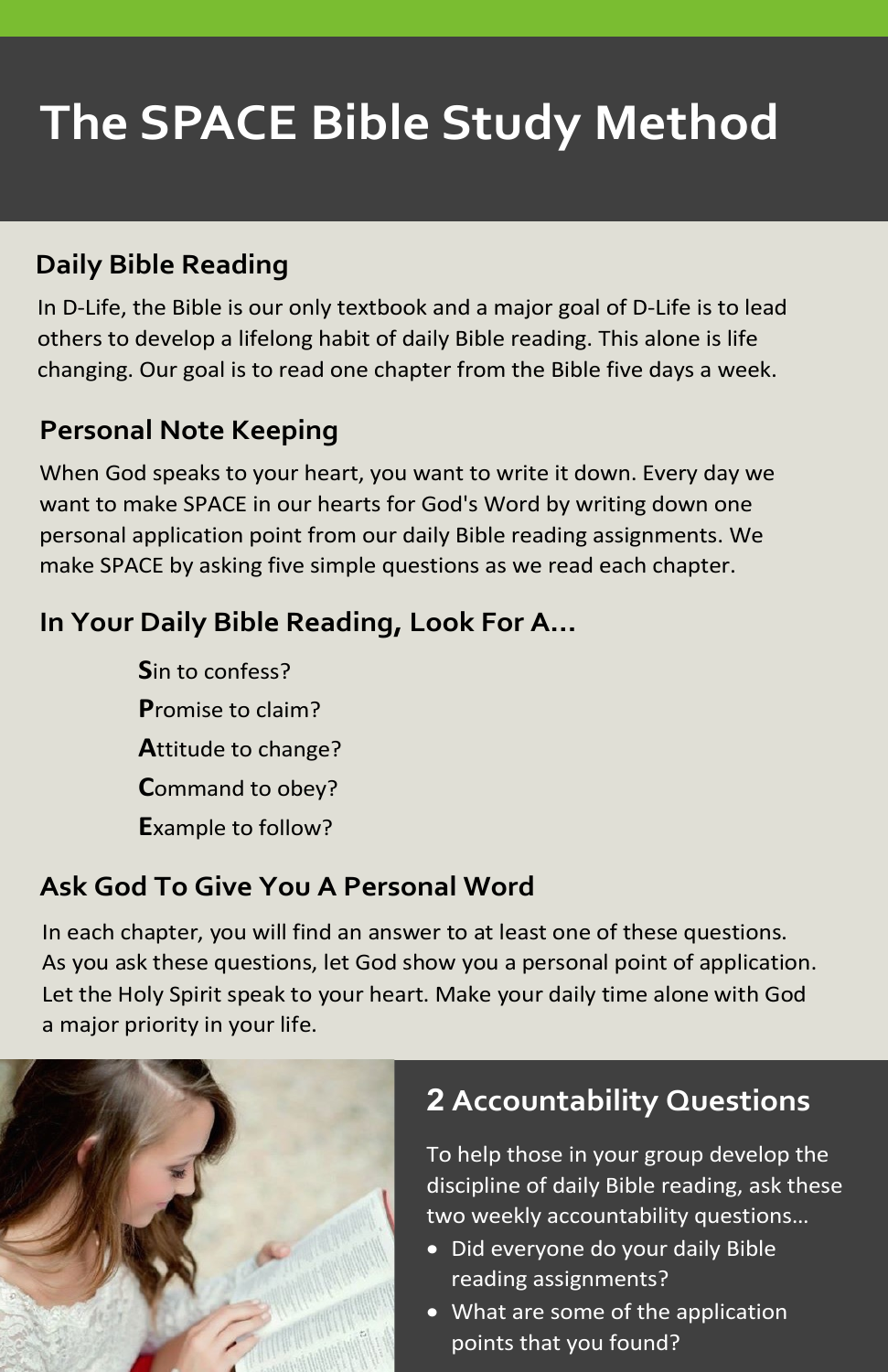# **How to Lead a D-Group**

#### **D-Groups Can Meet Anytime and Anywhere**

Your D-Group can meet at a coffee shop, café, home, park, school, church, or place of business. Choose the time and place that is best for your group.

#### **Your D-Group Weekly Agenda**

- **Fellowship Time** Create fellowship within the group wherever it meets. Share coffee, a snack, or a meal.
- **Accountability Time** Create accountability each week by asking if group members read their Bibles daily. Lead them to share some application points written in their notes. Always ask the two accountability questions.
- **Prayer Time** Develop an on-going emphasis on prayer, with members taking responsibility for leading the group in prayer.
- **Tell the Story** Assign a member in the group each week to tell the Bible story or paraphrase the passage to be studied.
- **Read the Story** Assign another member in the group to read the passage to be studied from the Bible.
- **Facilitate Bible Study** Assign another member in your group to facilitate the Bible study using the questions provided in the weekly study guide.
- **Ministry Planning Time** Take time to plan for your next ministry project. D-Groups do one ministry and evangelism project every two months.
- **Weekly Assignments** Make your assignments for the next week.

## **4 Weekly Assignments**

Each week, assign a different member of your group to…

- Lead the Prayer Time
- Tell the Story or Paraphrase the Text
- Read the Text
- Facilitate the Bible Study